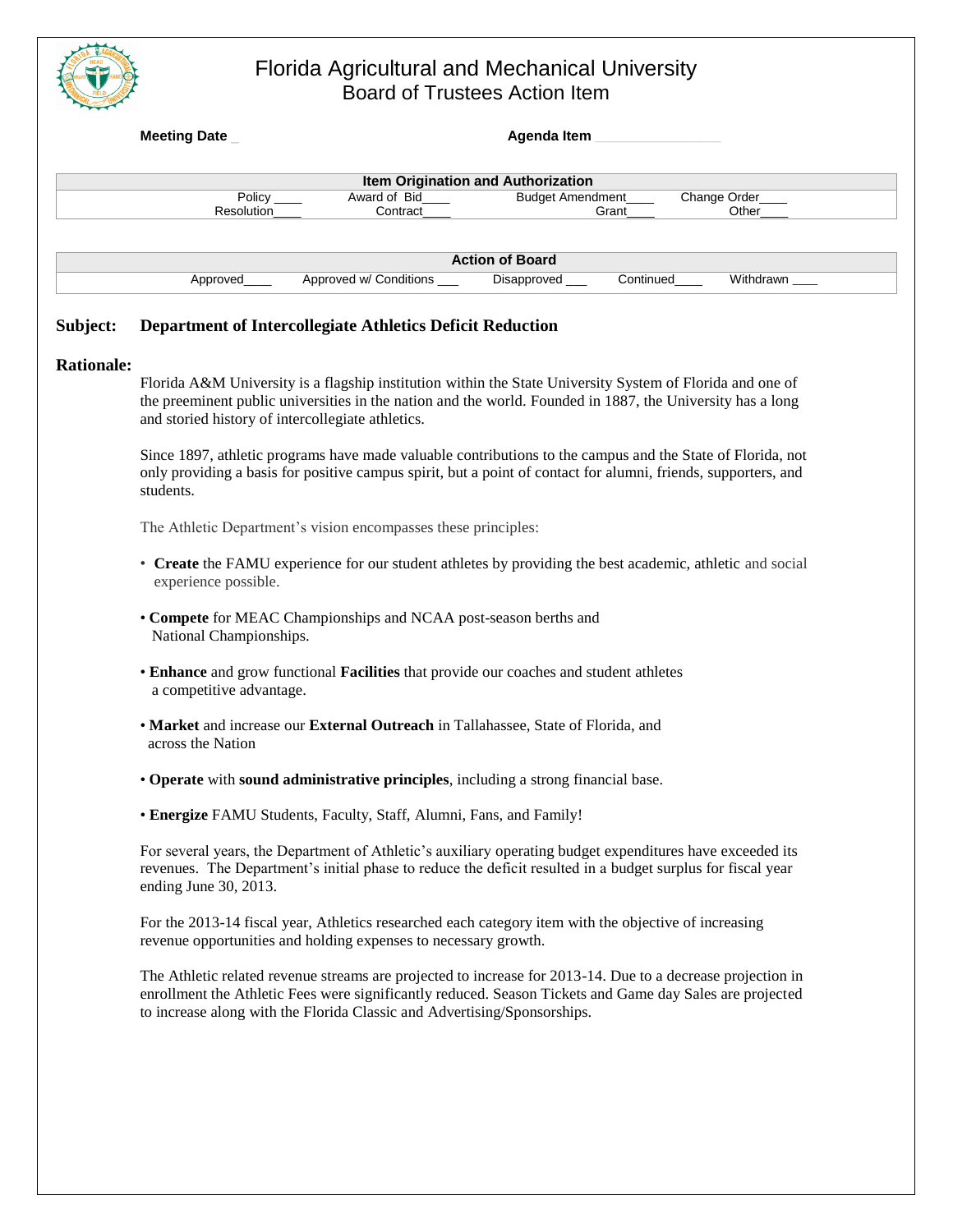

# Florida Agricultural and Mechanical University Board of Trustees Action Item

#### **Rationale Continues:**

Athletics reduced expenses in the following areas:

- a) Flights Football season 2013-14 will include three flights as compared to five in 2012-13.
- b) Lodging Administration is working aggressively to leverage savings opportunities, bundling services, shared costs of ground transportation and/or flights.
- c) Intentional Decision Making Administration travel limited to what is critical for certifications, conference and other travel related spending that is essential for the program's success and within its allocated resources.
- d) Non-Conference Events Competition schedules for non-conference games have been reduced by regionalizing and comparing to NCAA minimums.

Also, Athletics has worked diligently with other campus entities for shared governance which led to a reduction in the Athletics Auxiliary budget.

As we move forward to reposition our program, the Leadership will be fiscally responsible for developing a deficit reduction plan as well as a budget consistent with a Division I Athletic's program.

The Athletic Department will engage a professional firm to conduct an assessment of our program. The outcome of the assessment will be to provide an independent fact finding report that identifies strengths, opportunities and development needs of our program.

At the completion of this assessment, the Department will develop a 5-year strategic plan that will include but not limited to the following:

- Integration with the University's Strategic Plan for 2010 2020*;*
- A mission and vision statement describing Athletics' strategic direction;
- Clear, measurable, and obtainable objectives, with provisions for incremental adjustments as necessary;
- Development of a NCAA Division I pro forma that accurately presents the revenue and expense requirements (including capital outlay) for supporting sustained success;
- Campus-wide collaboration to create the appropriate infrastructure combining Athletics and University personnel and systems;
- The possible expansion of Athletics Facilities in FAMU's campus master plan;
- Development of an organization that is driven by Athletics strategic direction while incorporating best practices;
- Maximize Athletics' external generated revenue capabilities in all potential categories; and
- Prominently position FAMU Athletics in future University capital campaigns